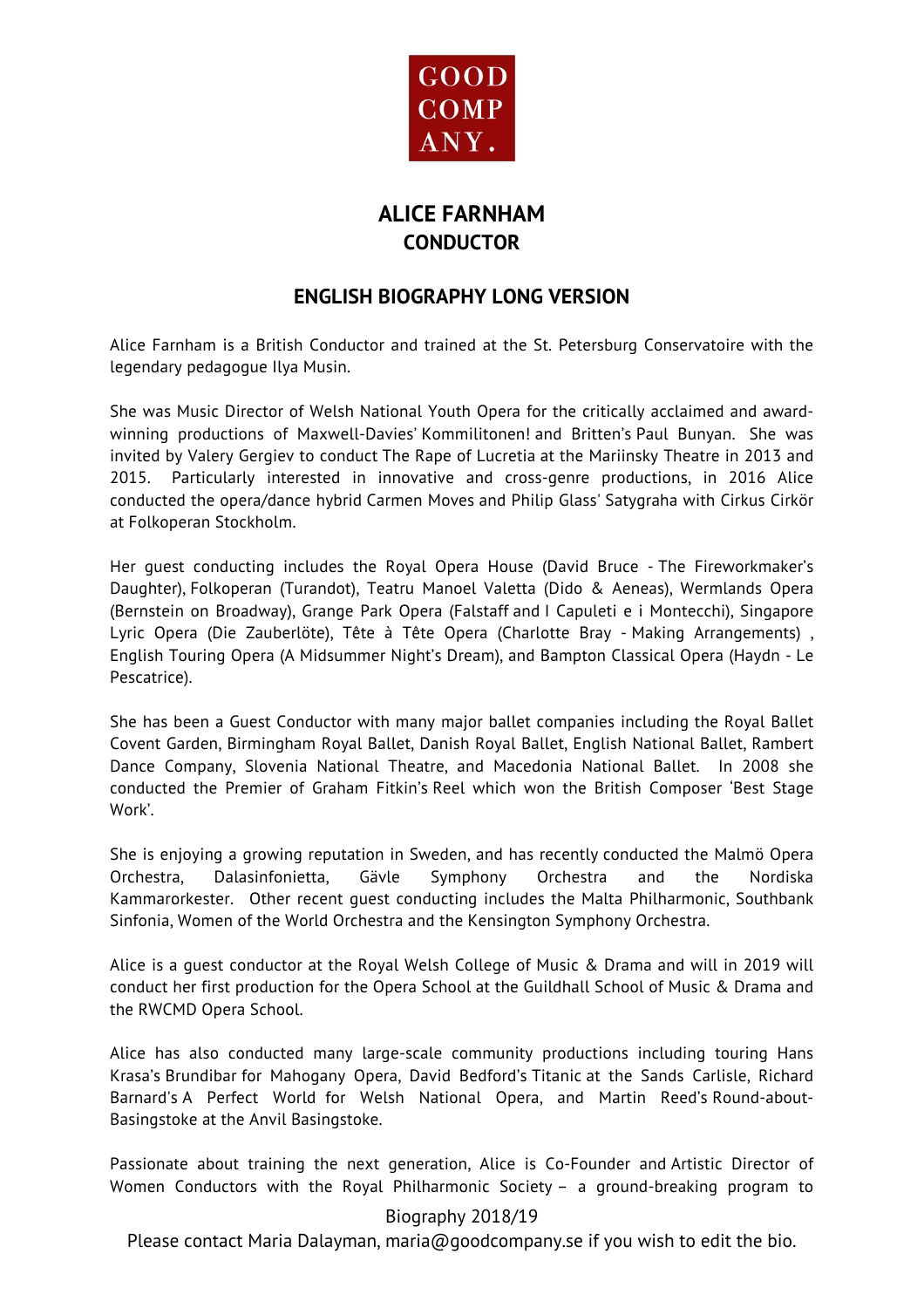

encourage women into conducting. She is also Artistic Director of the National Concert Hall Female Conductor Programme in Ireland. She is a guest lecturer for other similar programmes, including Dallas Opera's Hart Institute for Women Conductors, Dirigent Kultur i Väst, The Sorrell Women's Conducting Programme at the Royal Academy of Music.

As an experienced Assistant Conductor, she has assisted Semyon Bychkov, Maurizio Benini, Boris Grusin and Barry Wordsworth at the Royal Opera House Covent Garden, and Lothar Koenigs and Michael Hofstetter at Welsh National Opera. She has worked on numerous productions as a regular member of the Guest Music Staff at the Royal Opera House from 2005-2016. From 2001-4 she was Chorus Master and Assistant Conductor at Gothenburg Opera, Sweden.

She was Organ Scholar at St. Hugh's Oxford University and at St. Thomas' Church Fifth Avenue, New York.